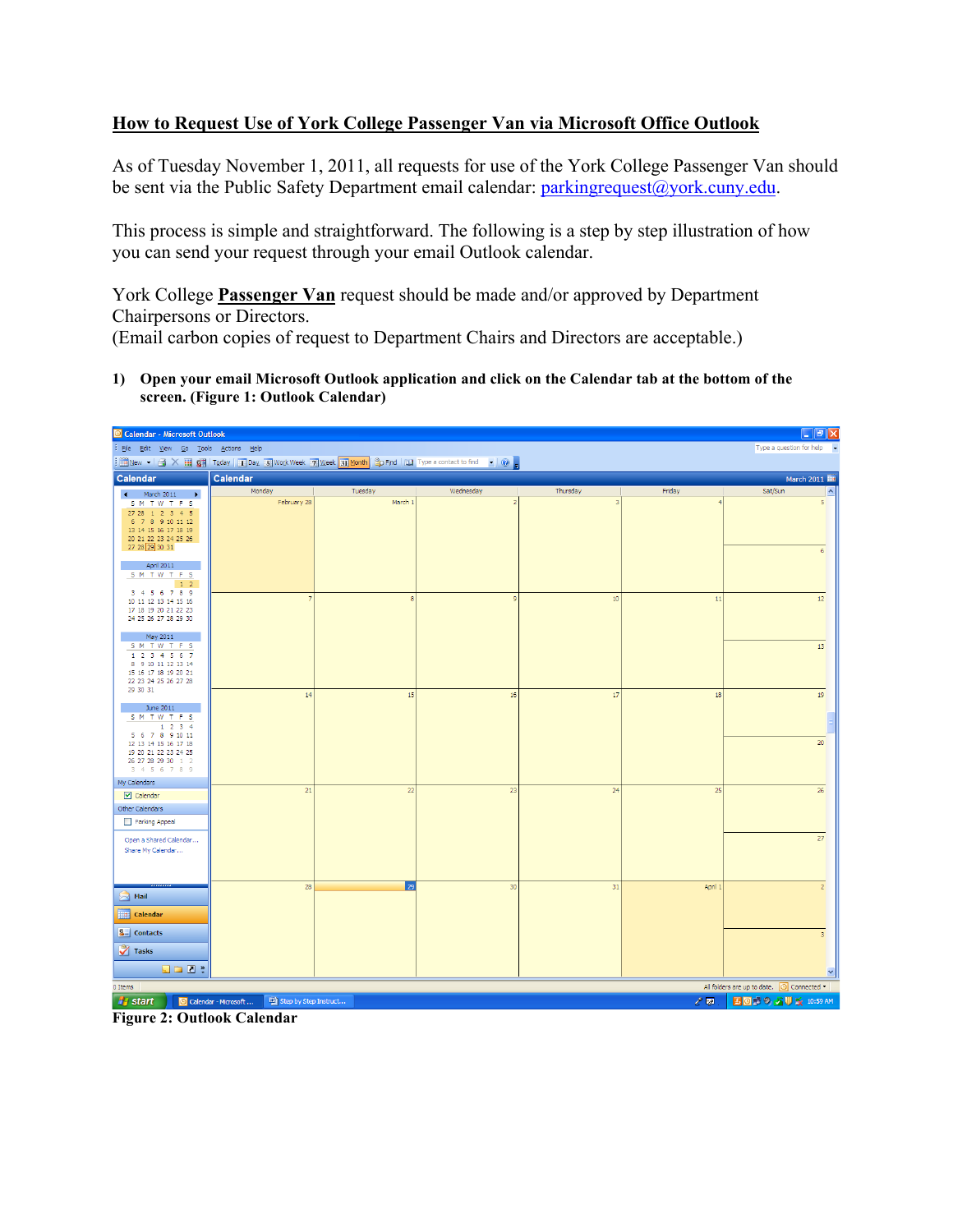**2) Click on New on the top left hand corner of your screen. On the drop down menu, click on Appointment. The next screen will look like the following screenshot below. (Figure 3: Appointment Screen)** 

| Appointment Scheduling<br>Subject:<br>v Label: None<br>$\checkmark$<br>Location:<br>8:00 AM v All day event<br>Tue 3/29/2011<br>$\checkmark$<br>Start time:<br>$\ddot{\phantom{0}}$<br>8:30 AM<br>$\checkmark$<br>Tue 3/29/2011<br>End time:<br>V Of Show time as: Busy<br>$\blacktriangledown$<br>Reminder: 15 minutes | File Edit View Insert Format Tools Actions Help<br>$\frac{1}{2}\text{Case and Close } \text{ }Q\text{ }\text{ }\text{ }0\text{ }\mid \text{ }O \text{ Recurrence } \text{ } \frac{1}{2}\text{Inpute} \text{ Attendees } \text{ } \text{ }Q\text{ }\mid \text{ }X\text{ }\mid \text{ } \rightarrow \text{ }\text{ }\rightsquigarrow \text{ }\mid \text{ }Q\text{ }\mid \text{ }$<br>This appointment occurs in the past.<br>Private<br>Categories<br>Contacts | Untitled - Appointment | $\Box$ e $\times$        |
|-------------------------------------------------------------------------------------------------------------------------------------------------------------------------------------------------------------------------------------------------------------------------------------------------------------------------|--------------------------------------------------------------------------------------------------------------------------------------------------------------------------------------------------------------------------------------------------------------------------------------------------------------------------------------------------------------------------------------------------------------------------------------------------------------|------------------------|--------------------------|
|                                                                                                                                                                                                                                                                                                                         |                                                                                                                                                                                                                                                                                                                                                                                                                                                              |                        |                          |
|                                                                                                                                                                                                                                                                                                                         |                                                                                                                                                                                                                                                                                                                                                                                                                                                              |                        |                          |
|                                                                                                                                                                                                                                                                                                                         |                                                                                                                                                                                                                                                                                                                                                                                                                                                              |                        |                          |
|                                                                                                                                                                                                                                                                                                                         |                                                                                                                                                                                                                                                                                                                                                                                                                                                              |                        |                          |
|                                                                                                                                                                                                                                                                                                                         |                                                                                                                                                                                                                                                                                                                                                                                                                                                              |                        |                          |
|                                                                                                                                                                                                                                                                                                                         |                                                                                                                                                                                                                                                                                                                                                                                                                                                              |                        |                          |
|                                                                                                                                                                                                                                                                                                                         |                                                                                                                                                                                                                                                                                                                                                                                                                                                              |                        |                          |
|                                                                                                                                                                                                                                                                                                                         |                                                                                                                                                                                                                                                                                                                                                                                                                                                              |                        |                          |
|                                                                                                                                                                                                                                                                                                                         |                                                                                                                                                                                                                                                                                                                                                                                                                                                              |                        |                          |
|                                                                                                                                                                                                                                                                                                                         |                                                                                                                                                                                                                                                                                                                                                                                                                                                              |                        |                          |
|                                                                                                                                                                                                                                                                                                                         |                                                                                                                                                                                                                                                                                                                                                                                                                                                              |                        |                          |
|                                                                                                                                                                                                                                                                                                                         |                                                                                                                                                                                                                                                                                                                                                                                                                                                              |                        |                          |
|                                                                                                                                                                                                                                                                                                                         |                                                                                                                                                                                                                                                                                                                                                                                                                                                              |                        |                          |
|                                                                                                                                                                                                                                                                                                                         |                                                                                                                                                                                                                                                                                                                                                                                                                                                              |                        |                          |
|                                                                                                                                                                                                                                                                                                                         |                                                                                                                                                                                                                                                                                                                                                                                                                                                              |                        |                          |
|                                                                                                                                                                                                                                                                                                                         |                                                                                                                                                                                                                                                                                                                                                                                                                                                              |                        |                          |
|                                                                                                                                                                                                                                                                                                                         |                                                                                                                                                                                                                                                                                                                                                                                                                                                              |                        |                          |
|                                                                                                                                                                                                                                                                                                                         |                                                                                                                                                                                                                                                                                                                                                                                                                                                              |                        |                          |
|                                                                                                                                                                                                                                                                                                                         |                                                                                                                                                                                                                                                                                                                                                                                                                                                              |                        |                          |
|                                                                                                                                                                                                                                                                                                                         |                                                                                                                                                                                                                                                                                                                                                                                                                                                              |                        |                          |
|                                                                                                                                                                                                                                                                                                                         |                                                                                                                                                                                                                                                                                                                                                                                                                                                              |                        |                          |
|                                                                                                                                                                                                                                                                                                                         |                                                                                                                                                                                                                                                                                                                                                                                                                                                              |                        |                          |
|                                                                                                                                                                                                                                                                                                                         |                                                                                                                                                                                                                                                                                                                                                                                                                                                              |                        |                          |
|                                                                                                                                                                                                                                                                                                                         |                                                                                                                                                                                                                                                                                                                                                                                                                                                              |                        |                          |
|                                                                                                                                                                                                                                                                                                                         |                                                                                                                                                                                                                                                                                                                                                                                                                                                              |                        |                          |
|                                                                                                                                                                                                                                                                                                                         |                                                                                                                                                                                                                                                                                                                                                                                                                                                              |                        |                          |
|                                                                                                                                                                                                                                                                                                                         |                                                                                                                                                                                                                                                                                                                                                                                                                                                              |                        |                          |
|                                                                                                                                                                                                                                                                                                                         |                                                                                                                                                                                                                                                                                                                                                                                                                                                              |                        |                          |
|                                                                                                                                                                                                                                                                                                                         |                                                                                                                                                                                                                                                                                                                                                                                                                                                              |                        |                          |
|                                                                                                                                                                                                                                                                                                                         |                                                                                                                                                                                                                                                                                                                                                                                                                                                              |                        |                          |
|                                                                                                                                                                                                                                                                                                                         |                                                                                                                                                                                                                                                                                                                                                                                                                                                              |                        |                          |
|                                                                                                                                                                                                                                                                                                                         |                                                                                                                                                                                                                                                                                                                                                                                                                                                              |                        |                          |
|                                                                                                                                                                                                                                                                                                                         |                                                                                                                                                                                                                                                                                                                                                                                                                                                              |                        |                          |
|                                                                                                                                                                                                                                                                                                                         |                                                                                                                                                                                                                                                                                                                                                                                                                                                              |                        |                          |
|                                                                                                                                                                                                                                                                                                                         |                                                                                                                                                                                                                                                                                                                                                                                                                                                              |                        |                          |
|                                                                                                                                                                                                                                                                                                                         | $\mathcal{E}^{\text{op}}$<br><b>A</b> start<br>Calendar - Microsoft<br>Step by Step Instruct<br><b>IIII</b> Untitled - Appointment                                                                                                                                                                                                                                                                                                                           |                        | <b>2039 50% 11:11 AM</b> |

**Figure 4: Appointment Screen**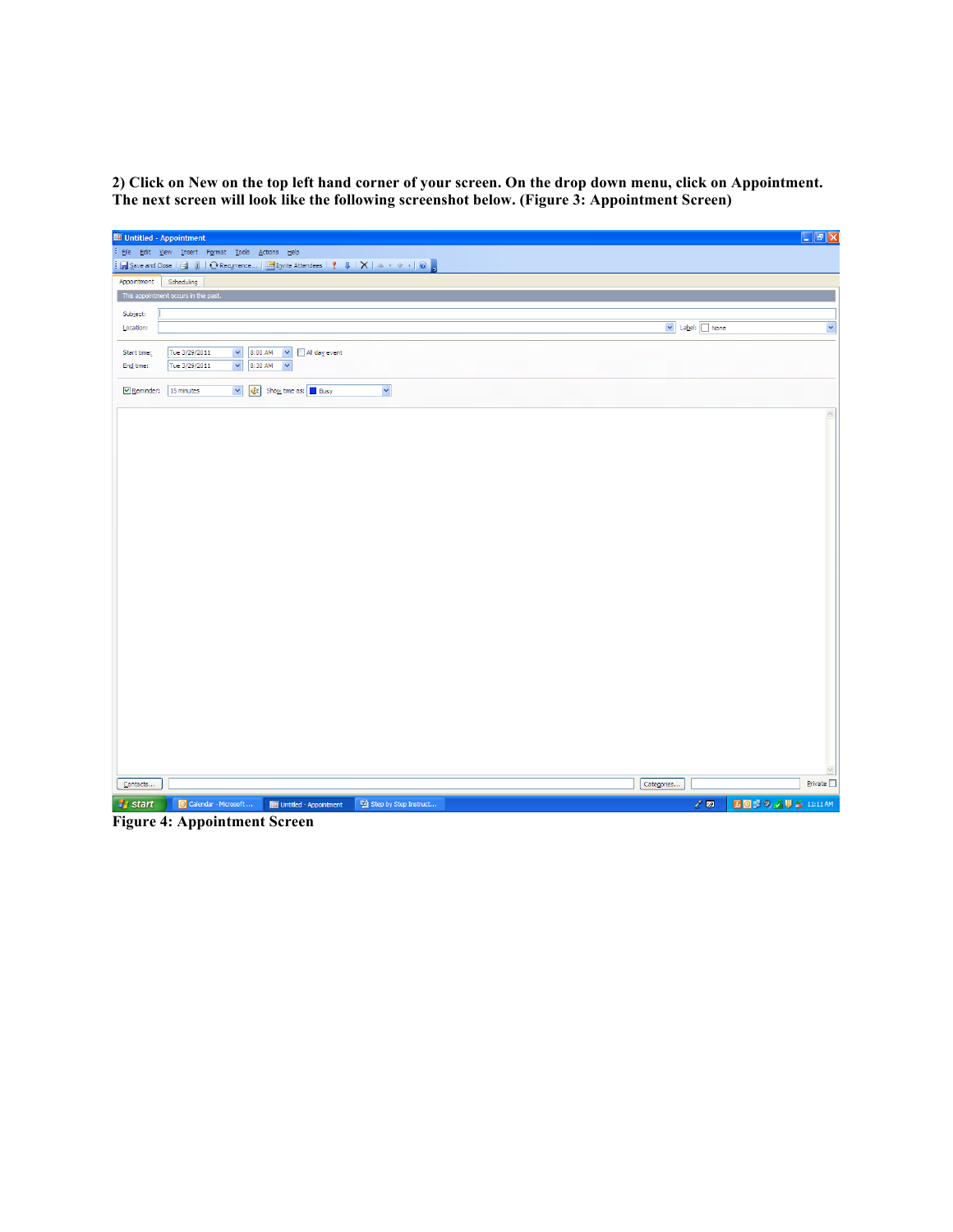**Request" in the subject line. As shown in the screenshot below. 3) Click on the tab Invite Attendees, click on the tab and enter "Parkingrequest" (other email addressees can be included in this area) then press Enter on the keyboard. Then enter "York College Passenger Van** 

 **(Figure 3: Email Addressing your Parking Request)** 

| <b>THE York College Passenger Van Request - Meeting</b>                                  |               | $\Box$ e $\times$    |
|------------------------------------------------------------------------------------------|---------------|----------------------|
| File Edit View Insert Format Tools Actions Help                                          |               |                      |
| : ⊡Send 2   G     □ &   ← Recurrence EX Cancel Invitation       ↓   ×   ⊙   -            |               |                      |
| Arial                                                                                    |               |                      |
| Appointment<br>Scheduling                                                                |               |                      |
| Invitations have not been sent for this meeting.                                         |               |                      |
| Parkingrequest;<br>$To_{L}$ .                                                            |               |                      |
| Subject:<br>York College Passenger Van Request                                           |               |                      |
| Location:                                                                                | V Label: None | $\ddot{\phantom{0}}$ |
| $\checkmark$<br>9:00 AM<br>All day event<br>Sun 11/6/2011<br>$\checkmark$<br>Start time: |               |                      |
| $\checkmark$<br>5:00 PM<br>$\checkmark$<br>End time:<br>Sun 11/6/2011                    |               |                      |
|                                                                                          |               |                      |
| Y<br>V <b>O</b> Show time as: Busy<br>Reminder:<br>15 minutes                            |               |                      |
| This is an online meeting using:<br>Microsoft NetMeeting<br>$\vee$<br>Meeting Workspace  |               |                      |
|                                                                                          |               |                      |
|                                                                                          |               |                      |
|                                                                                          |               |                      |
|                                                                                          |               |                      |
|                                                                                          |               |                      |
|                                                                                          |               |                      |
|                                                                                          |               |                      |
|                                                                                          |               |                      |
|                                                                                          |               |                      |
|                                                                                          |               |                      |
|                                                                                          |               |                      |
|                                                                                          |               |                      |
|                                                                                          |               |                      |
| Contacts                                                                                 | Categories    | Private              |
|                                                                                          |               |                      |

 **Figure 3: Email Addressing your** *York College Passenger Van Request*